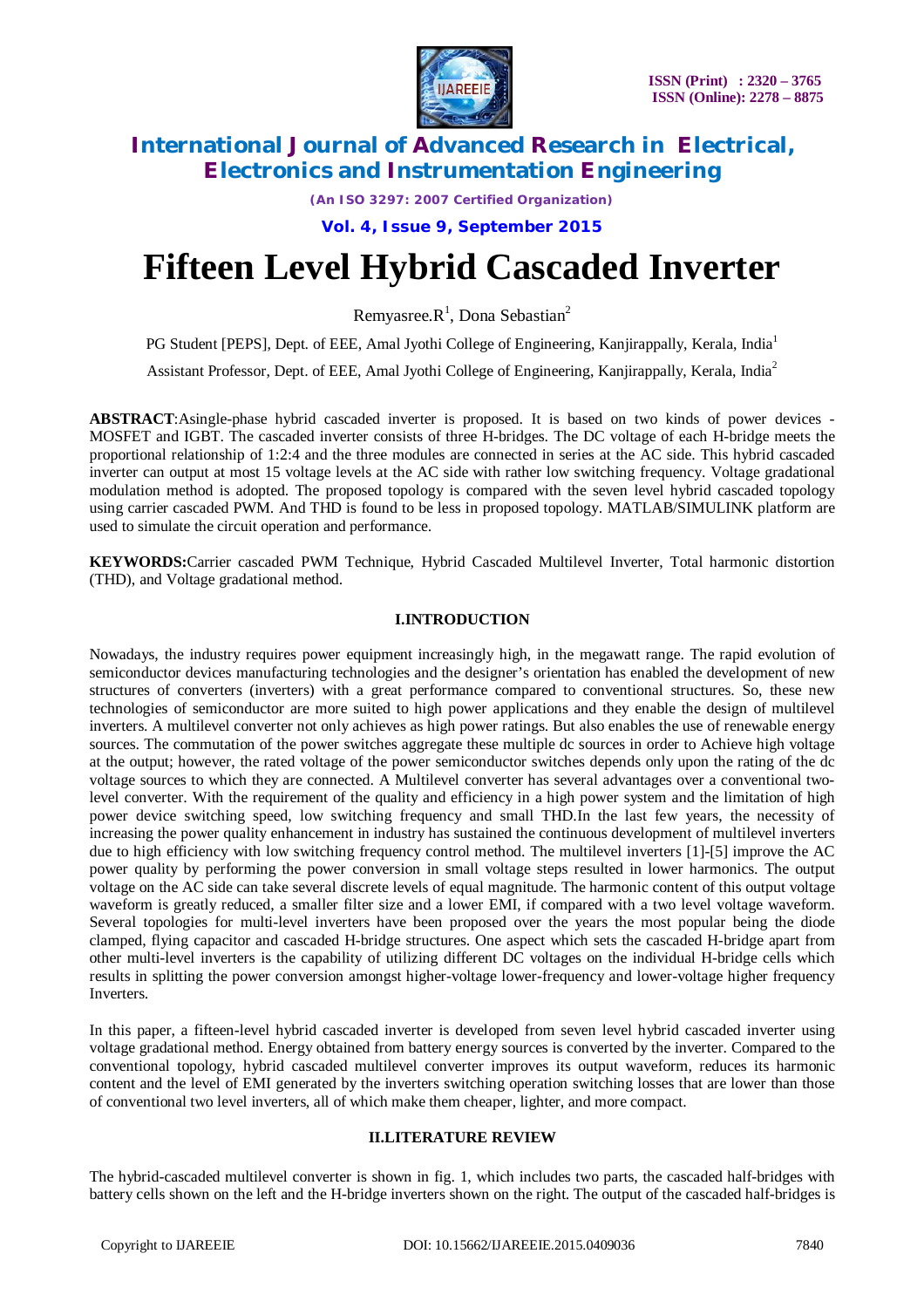

*(An ISO 3297: 2007 Certified Organization)*

### **Vol. 4, Issue 9, September 2015**

the dc bus which is also connected to the dc input of the H-bridge. Each half- bridge can make the battery cell to be involved into the voltage producing or to be bypassed.



Fig. 1: General configuration of hybrid cascaded multilevel converter [5]

Therefore, by control of the cascaded half-bridges, the number of battery cells connected in the circuit will be changed, that leads to a variable voltage to be produced at the dc bus. The H-bridge is just used to alternate the direction of the dc voltage to produce ac waveform. Hence, the switching frequency of devices in the H-bridge equals to the base frequency of the desired ac voltage. The more of the cascaded cells, the more voltage levels at the output side, and the output voltage is closer to the ideal sinusoidal. The dv/dt and the harmonics are very little. So it is a suitable topology for medium and high voltage applications.

| <b>S9</b>    | <b>S7</b>      | <b>S10</b>     | <b>S8</b>      | S <sub>6</sub> | S <sub>5</sub> | S <sub>4</sub> | <b>S3</b> | S <sub>2</sub> | S <sub>1</sub> | <b>Output</b> voltage |
|--------------|----------------|----------------|----------------|----------------|----------------|----------------|-----------|----------------|----------------|-----------------------|
| 1            | $\Omega$       | 1              | $\bf{0}$       |                | $\bf{0}$       | $\mathbf{1}$   | $\bf{0}$  | $\bf{0}$       | 1              | $\bf{0}$              |
| $\mathbf{0}$ | 1              | 1              | $\overline{0}$ | 1              | $\overline{0}$ | 1              | $\Omega$  | $\Omega$       | 1              | $V_{dc}$              |
| $\theta$     | 1              | 1              | $\bf{0}$       | 1              | $\overline{0}$ | $\bf{0}$       |           | $\bf{0}$       | 1              | $2V_{dc}$             |
| $\theta$     | 1              | 1              | $\overline{0}$ | $\overline{0}$ | 1              | $\Omega$       |           | $\overline{0}$ | 1              | $3V_{dc}$             |
| $\Omega$     | 1              | 1              | $\Omega$       | 1              | $\Omega$       | $\Omega$       |           | $\theta$       | 1              | $2V_{dc}$             |
| $\Omega$     | 1              | 1              | $\mathbf{0}$   | 1              | $\bf{0}$       | 1              | $\Omega$  | $\bf{0}$       | 1              | $V_{dc}$              |
| 1            | $\Omega$       | 1              | $\overline{0}$ |                | $\overline{0}$ |                | $\Omega$  | $\theta$       | 1              | $\overline{0}$        |
| 1            | 0              | $\overline{0}$ | 1              | 1              | $\overline{0}$ | $\mathbf{1}$   | $\theta$  | $\Omega$       | 1              | $-V_{dc}$             |
|              | $\Omega$       | $\Omega$       | 1              |                | $\Omega$       | $\Omega$       |           | $\Omega$       | 1              | $-2V_{dc}$            |
| 1            | $\theta$       | $\Omega$       | 1              | $\theta$       | $\mathbf{1}$   | $\overline{0}$ |           | $\theta$       | 1              | $-3V_{dc}$            |
|              | $\Omega$       | $\Omega$       | 1              |                | $\Omega$       | $\Omega$       |           | $\Omega$       | 1              | $-2V_{dc}$            |
| 1            | $\bf{0}$       | $\theta$       | 1              |                | $\overline{0}$ | 1              | $\bf{0}$  | $\overline{0}$ | 1              | $-V_{dc}$             |
|              | $\overline{0}$ |                | $\overline{0}$ |                | $\overline{0}$ |                | $\Omega$  | $\overline{0}$ |                | $\Omega$              |

Circuit configuration of seven level hybrid cascaded inverter is shown in fig. 1. For obtaining seven level output, three cascaded half bridges and one H-bridge are required.The switching states of hybrid cascaded inverter for obtaining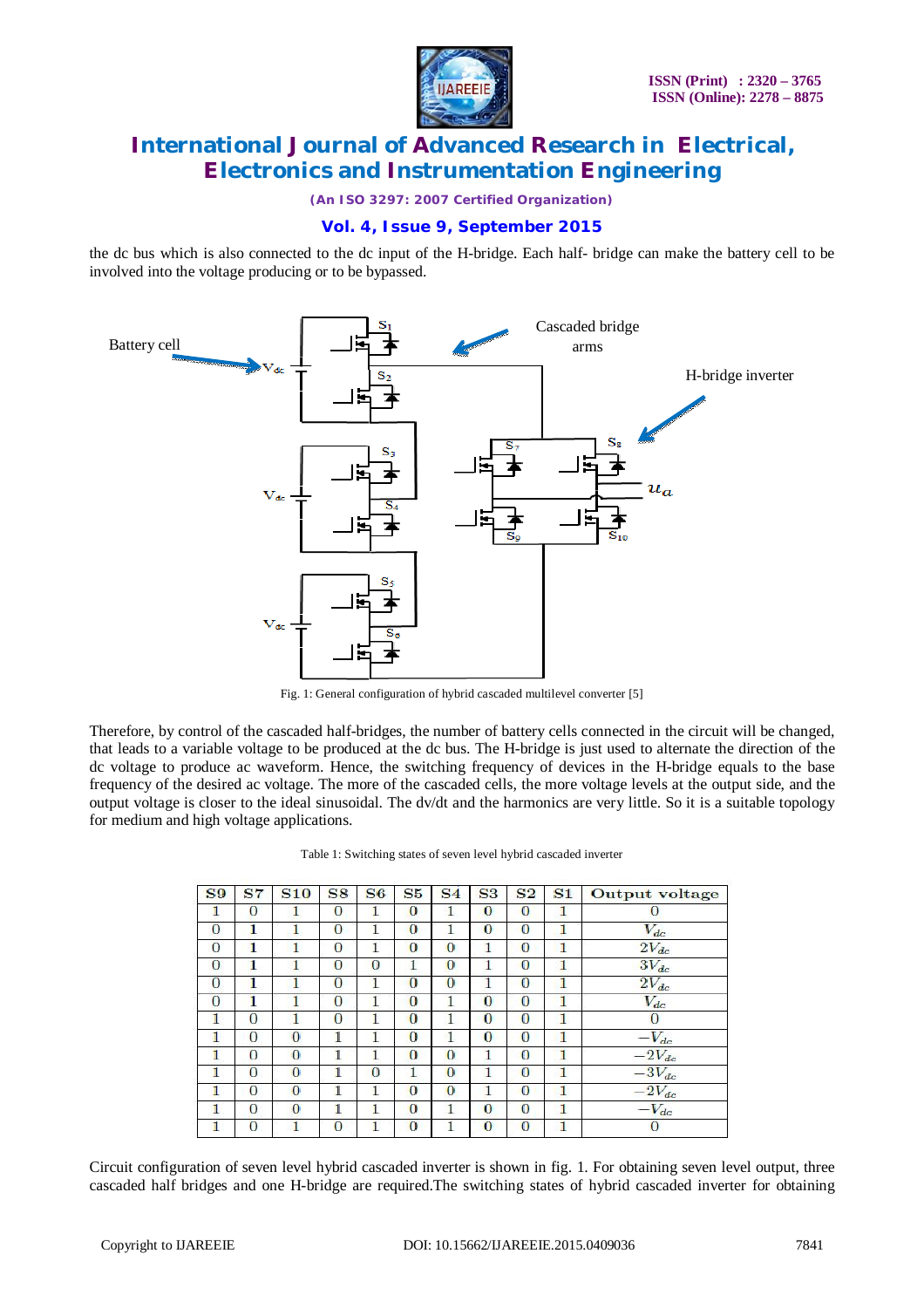

*(An ISO 3297: 2007 Certified Organization)*

### **Vol. 4, Issue 9, September 2015**

seven level output waveform is shown in Table 1. For the cascade half-bridge converter, define the switching state as follows:

 $S_x = 1$ : Upper switch is conducted, lower switch is OFF.

 $S_x = 0$ : Lower switch is conducted, upper switch is OFF.

When  $S_x = 1$ , the battery is connected in the circuit. When  $S_x = 0$ , the battery cell is bypassed from the circuit. In the suggested converter, the H-bridge is just used to alternate the direction of the dc bus voltage, so the reference voltage of the dc bus is the absolute value of the ac reference voltage, just like a half sinusoidal wave at a steady state. It means that not all the battery cells are needed to supply the load at the same time.

#### **III. FIFTEEN LEVEL HYBRID CASCADED INVERTER**

Based on the conventional structure of cascaded H-bridge inverter, a new kind of hybrid cascaded inverter (HCI) is accomplished in this paper. This inverter is derived from the seven level hybrid cascaded inverter explained in the previous section.The circuit configuration of the fifteen level hybrid cascaded inverter is shown in fig. 2. This includes two parts, the cascaded half-bridges with battery cells shown on the left and the H-bridge inverters shown on the right.



Fig. 2: Circuit configuration of fifteen level hybrid cascaded converter

The output of the cascaded half-bridges is the dc bus which is also connected to the dc input of the H-bridge. Each halfbridge can make the battery cell to be involved into the voltage producing or to be bypassed. Therefore, by control of the cascaded half-bridges, the number of battery cells connected in the circuit will be changed, that leads to a variable voltage to be produced at the dc bus. The H-bridge is just used to alternate the direction of the dc voltage to produce ac waveforms. Hence, the switching frequency of devices in the H-bridge equals to the base frequency of the desired ac voltage. The more of the cascaded cells, the more voltage levels at the output side, and the output voltage is closer to the ideal sinusoidal.

The hybrid structure is shown in two aspects. Firstly, the DC buses have hybrid voltages. They are V0, 2V0 and 4V0 respectively. Secondly, hybrid power devices are adopted. For DC buses with different voltages are employed, more voltage levels can be reached at the AC side, with rather lower switching frequency. As a result, the output harmonic loss and the switching loss are lower down. At the same time, for different kinds of power switches are employed, the performance of the inverter system can be further improved. According to the selected modulation method, the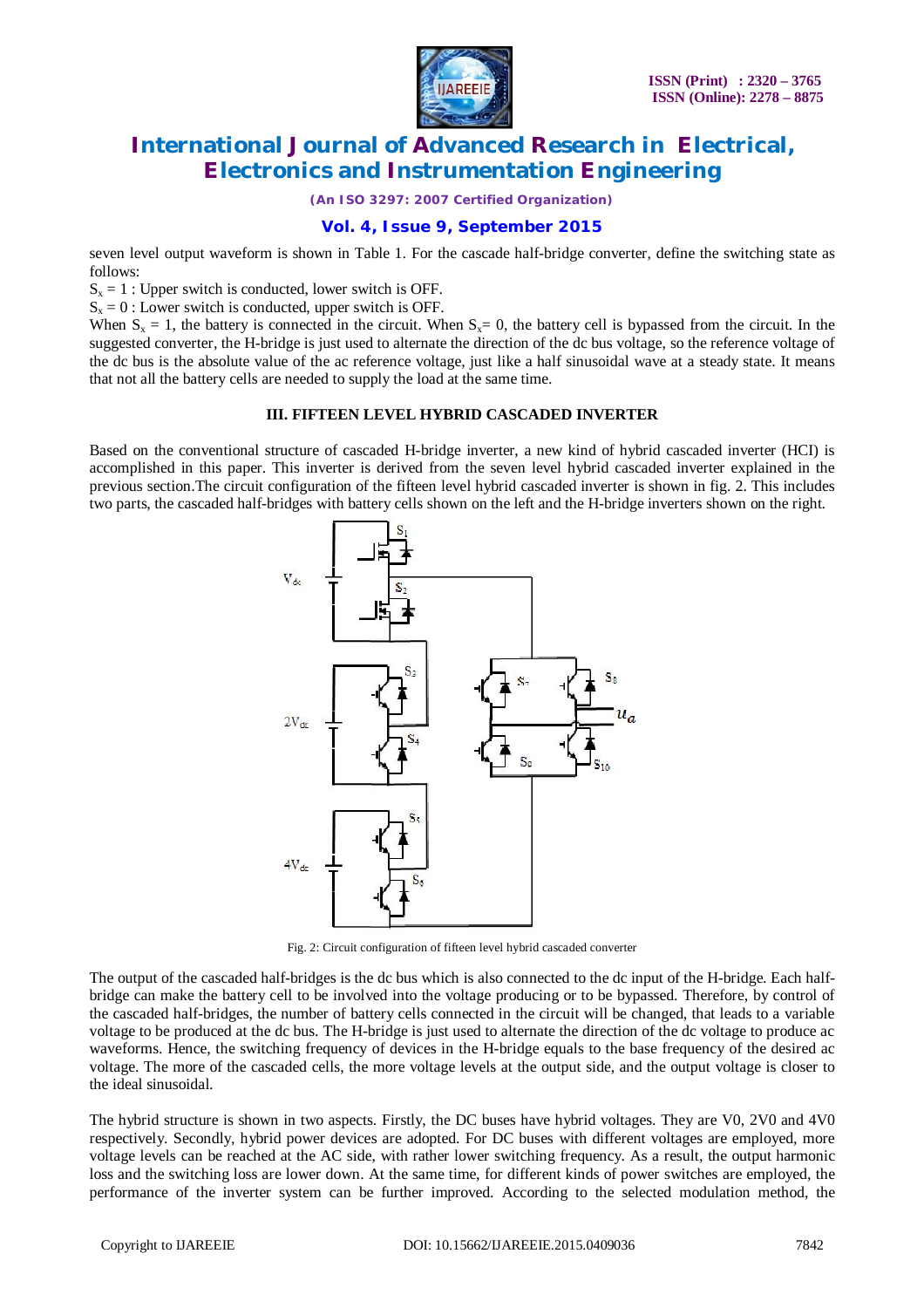

*(An ISO 3297: 2007 Certified Organization)*

#### **Vol. 4, Issue 9, September 2015**

switching frequency in the three H-bridges are different. In  $V_0$  H-bridge, the DC bus voltage is lower and the switching frequency is higher, so power MOSFET is adopted. On the other hand, in  $2V_0$  and  $4V_0$  H-bridges, the DC bus voltage is higher and the switching frequency is lower, so IGBT is adopted. With the above combination of power switches, the advantages of different devices can be shown and the system loss is further lowered down. The high efficiency operation of the inverter system can be reached.

In the paper, two types of modulation methods are used. They are voltage gradational modulation method and PWM carrier method [6]. In voltage gradational method, V is supposed to be the required voltage at the AC side. It is the superposition result of  $V_0$ ,  $2V_0$  and  $4V_0$ , as shown in (3.1).

$$
V = [x * (V0)] + [y * (2V0)] + [z * (4V0)] (3.1)
$$

Here, coefficients x, y and z equal to 1, or 0 according to the required voltage V. The coefficients 1 and 0 mean the cascaded half bridge outputs positive and zero DC bus voltage, respectively. For example, V<sup>0</sup> is obtained as  $V=[1*(V_0)]+[0*(2V_0)]+[0*(4V_0)]$ .

| S <sub>1</sub> | S <sub>2</sub> | S3             | S <sub>4</sub> | S5             | <b>S6</b>      | <b>S7</b>      | <b>S8</b>      | <b>S9</b> | <b>S10</b>     | Output voltage |
|----------------|----------------|----------------|----------------|----------------|----------------|----------------|----------------|-----------|----------------|----------------|
| $\theta$       | 1              | $\Omega$       | $\mathbf{1}$   | $\overline{0}$ | 1              | $\mathbf{1}$   | 1              | $\theta$  | $\overline{0}$ | $\overline{0}$ |
| 1              | $\theta$       | $\theta$       |                | $\theta$       | 1              | 1              | $\overline{0}$ | $\bf{0}$  | $\mathbf{1}$   | $V_{dc}$       |
| $\bf{0}$       | 1              | 1              | $\Omega$       | $\Omega$       | 1              | 1              | $\bf{0}$       | $\bf{0}$  |                | $2V_{dc}$      |
| 1              | $\Omega$       | 1              | $\Omega$       | $\Omega$       | $\mathbf{1}$   | $\mathbf{1}$   | $\theta$       | $\theta$  | 1              | $3V_{dc}$      |
| $\bf{0}$       | 1              | $\Omega$       | 1              | 1              | $\theta$       | 1              | $\bf{0}$       | $\bf{0}$  | 1              | $4V_{dc}$      |
| 1              | $\overline{0}$ | $\Omega$       |                | 1              | $\Omega$       | 1              | $\Omega$       | $\theta$  |                | $5V_{dc}$      |
| $\theta$       | 1              | 1              | $\Omega$       | 1              | $\Omega$       | 1              | $\theta$       | $\theta$  | $\mathbf{1}$   | $6V_{dc}$      |
| 1              | $\theta$       | 1              | $\theta$       | 1              | $\theta$       | 1              | $\theta$       | $\theta$  | 1              | $7V_{dc}$      |
| 1              | $\overline{0}$ | $\overline{0}$ | 1              | $\overline{0}$ | 1              | $\overline{0}$ | 1              | $\theta$  | $\overline{0}$ | $-V_{dc}$      |
| $\theta$       | 1              | 1              | $\theta$       | $\overline{0}$ | 1              | $\theta$       | $\mathbf{1}$   | 1         | $\theta$       | $-2V_{dc}$     |
| 1              | $\bf{0}$       | 1              | $\bf{0}$       | $\overline{0}$ | 1              | $\overline{0}$ | 1              | 1         | $\Omega$       | $-3V_{dc}$     |
| $\overline{0}$ | 1              | $\overline{0}$ | 1              | 1              | $\overline{0}$ | $\overline{0}$ | 1              | 1         | $\theta$       | $-4V_{dc}$     |
| 1              | $\overline{0}$ | $\overline{0}$ | $\mathbf{1}$   | 1              | $\theta$       | $\overline{0}$ | $\mathbf{1}$   | 1         | $\Omega$       | $-5V_{dc}$     |
| $\Omega$       | 1              | 1              | $\bf{0}$       | 1              | $\bf{0}$       | $\overline{0}$ | 1              |           | $\overline{0}$ | $-6V_{dc}$     |
|                | $\overline{0}$ |                | $\overline{0}$ |                | $\Omega$       | $\overline{0}$ |                |           | $\overline{0}$ | $-7V_{dc}$     |

| Table 2 Switching states of fifteen level hybrid cascaded inverter |  |  |
|--------------------------------------------------------------------|--|--|
|                                                                    |  |  |

Switching states of fifteen level hybrid cascaded inverter is shown in Table 2 .Switches of cascaded bridge arms are operated to obtain dc bus voltage. H-bridge is just used to alternate the direction of output voltage of the cascaded half bridge arms. Hence we get fifteen level ac voltage waveforms at the output terminal.The realization process of voltage gradational modulation method can be shownas follow. Firstly, according to the actual required amplitude and frequency, confirm the ideal instantaneous voltage value. Secondly, divide the ideal instantaneousvoltage by the reference voltage V0. Round the result and get the voltage levelto the instantaneous voltage. Finally, confirm the concrete output voltage of eachcascaded half bridge and the concrete state of each power switch. Then H-bridgeis used to just alternate the direction of the output voltage obtained from thecascaded half bridges. In this way fifteen level output ac voltage waveform can beobtained from the hybrid cascaded structure using voltage gradational modulationmethod. In order to lower down the contents of low frequency harmonic components,PWM carrier modulation method is employed. In this method, the outputs of 2V0and 4V0 H-bridges are kept same as voltage gradational method. The sum of theabove two output voltage waveform has seven level staircases. The ideal sinusoidalwaveform minus the seven level staircases waveform reaches the modulation wave inV0 H-bridge. So, PWM method is employed and the sum of the output waveformsin three H-bridges approximates to the ideal sinusoidal wave.

#### **IV.SIMULATION STUDIES**

The Simulink block diagram of the fifteen level inverter derived from the seven level hybrid cascaded inverter is shown in fig. 3.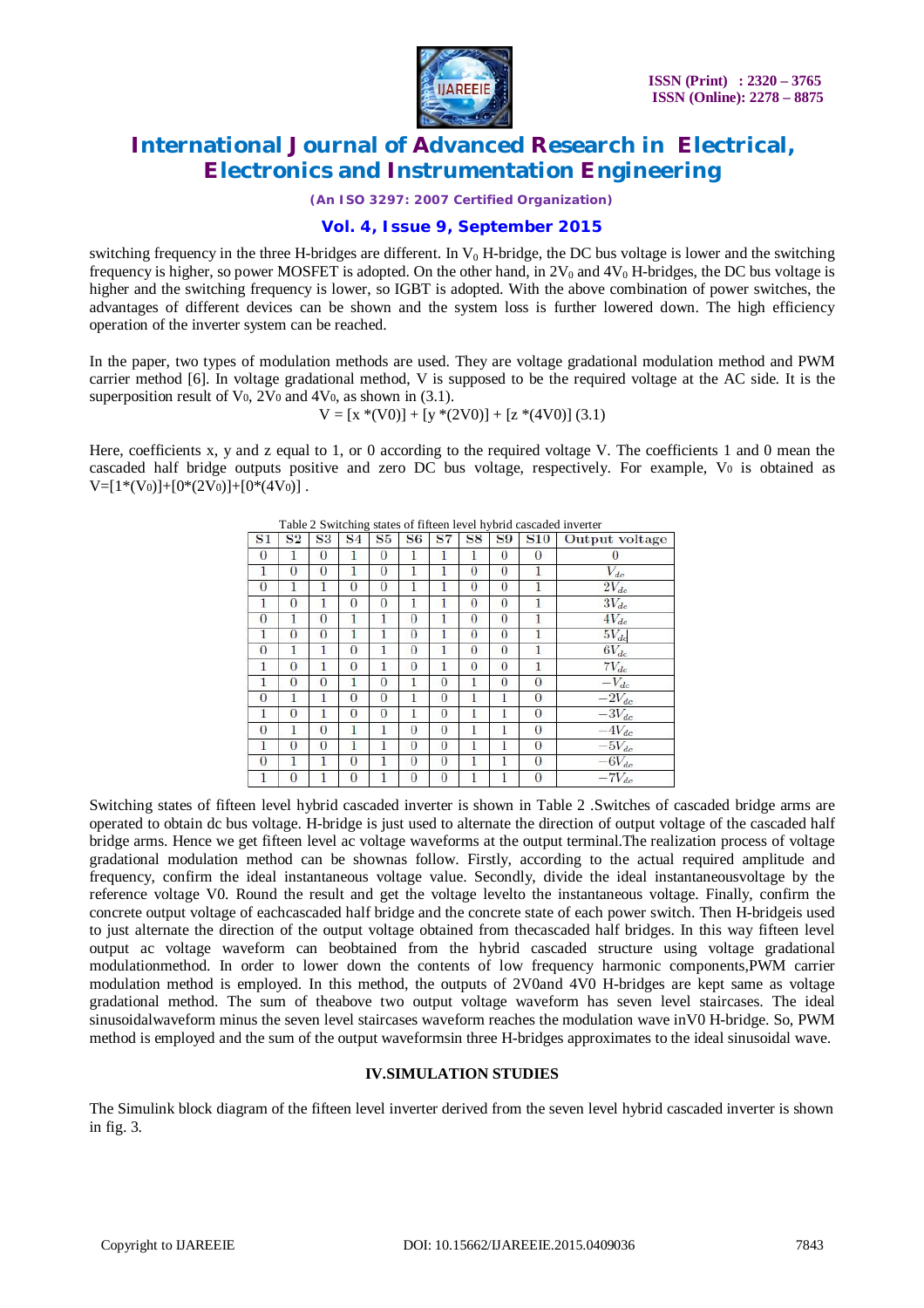

**IJAREEIE** 

*(An ISO 3297: 2007 Certified Organization)*

**Vol. 4, Issue 9, September 2015**



Fig. 3: Simulink block diagram of fifteen level hybrid cascaded inverter using voltage gradational modulation method

Output voltage waveform of fifteen level hybrid cascaded inverter is shown in fig. 4. Three battery sources of voltage 10V, 20V and 40V are used to obtain fifteen level output ac voltage. Hence the peak value of output ac voltage is found to be 70V. The output voltage waveform of fifteen level hybrid cascaded inverter more approaches to sine wave as compared to conventional topologies. FFT analysis of the fifteen level hybrid cascaded inverter is shown in fig. 5. And the percentage THD is found to be 6.46.





Fig. 4: Output voltage waveform of fifteen level hybrid cascaded inverter Fig. 5: FFT analysis of fifteen level hybrid cascaded inverter

The Simulink block diagram of the fifteen level hybrid cascaded inverter using PWM carrier modulation method is shown in fig. 6. Output voltage waveform of fifteen level hybrid cascaded inverter is shown in fig. 7. Three battery sources of voltage 10V, 20V and 40V are used to obtain fifteen level output ac voltage. Hence the peak value of output ac voltage is found to be 70V. The output voltage waveform of fifteen level hybrid cascaded inverter more approaches to sine wave as compared to conventional topologies.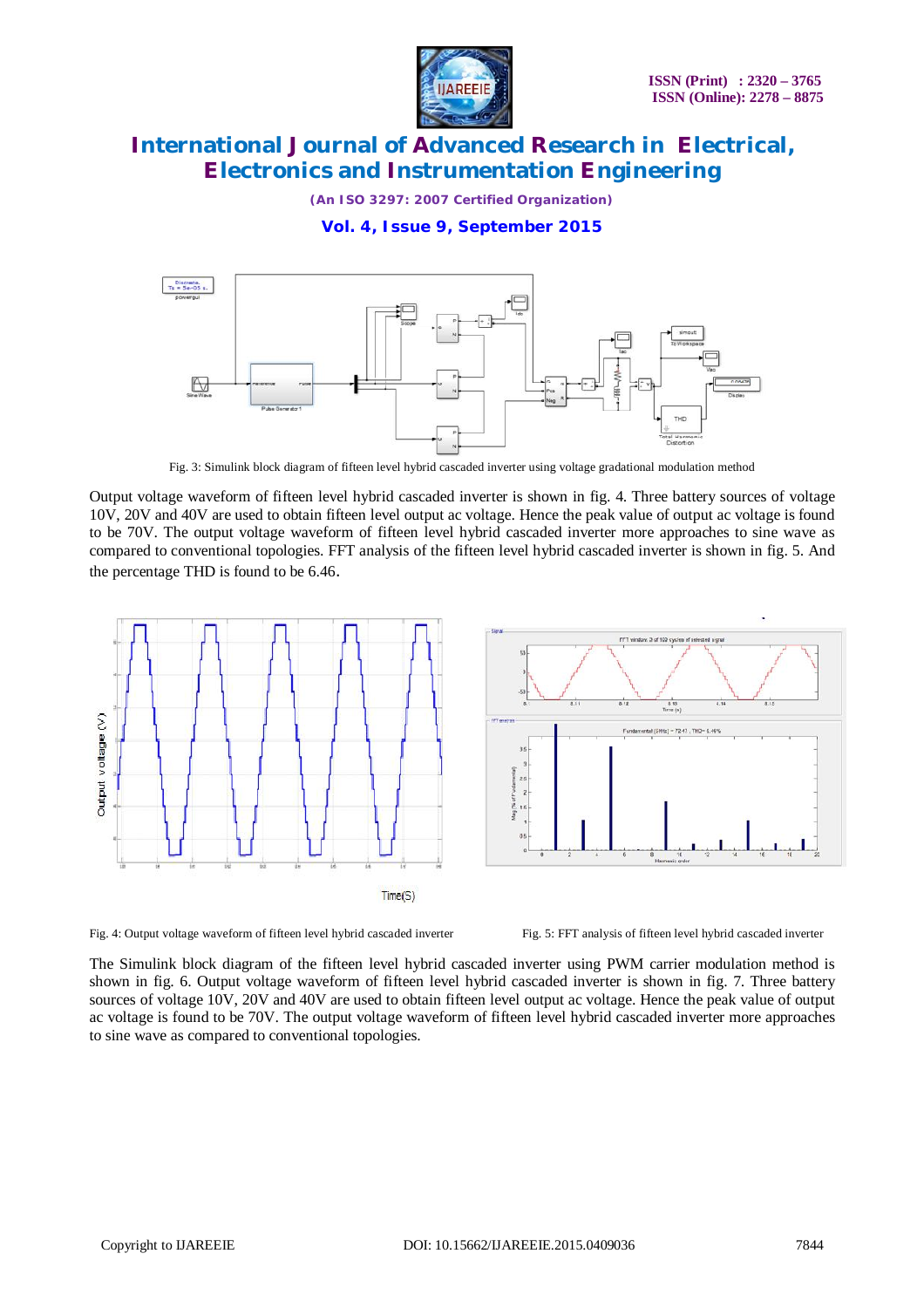

*(An ISO 3297: 2007 Certified Organization)*

### **Vol. 4, Issue 9, September 2015**



Fig. 6: Simulink block diagram of fifteen level hybrid cascaded inverter using PWM carrier method

FFT analysis of the fifteen level hybrid cascaded inverter is shown in fig. 8. And the percentage THD is found to be 5.65. Percentage THD of fifteen level hybrid cascaded inverter using voltage gradational modulation method is found to be 6.46 and that of fifteen level hybrid cascaded inverter using PWM carrier method is found to be 5.65. Hence fifteen level hybrid cascaded inverter using PWM carrier method is found to be with better harmonic performance. And is verified using MATLAB/SIMULINK.The hardware setup of fifteen level hybrid cascaded inverter is shown in fig. 9. Three battery sources 3V,6V and 12v are used. Hence the output is fifteen level ac voltage waveform with peak value 21V.



Fig. 7: Output voltage waveform of 15 level HCI using PWM carrier methodFig. 8: FFT analysis of 15 level HCI using PWM carrier method